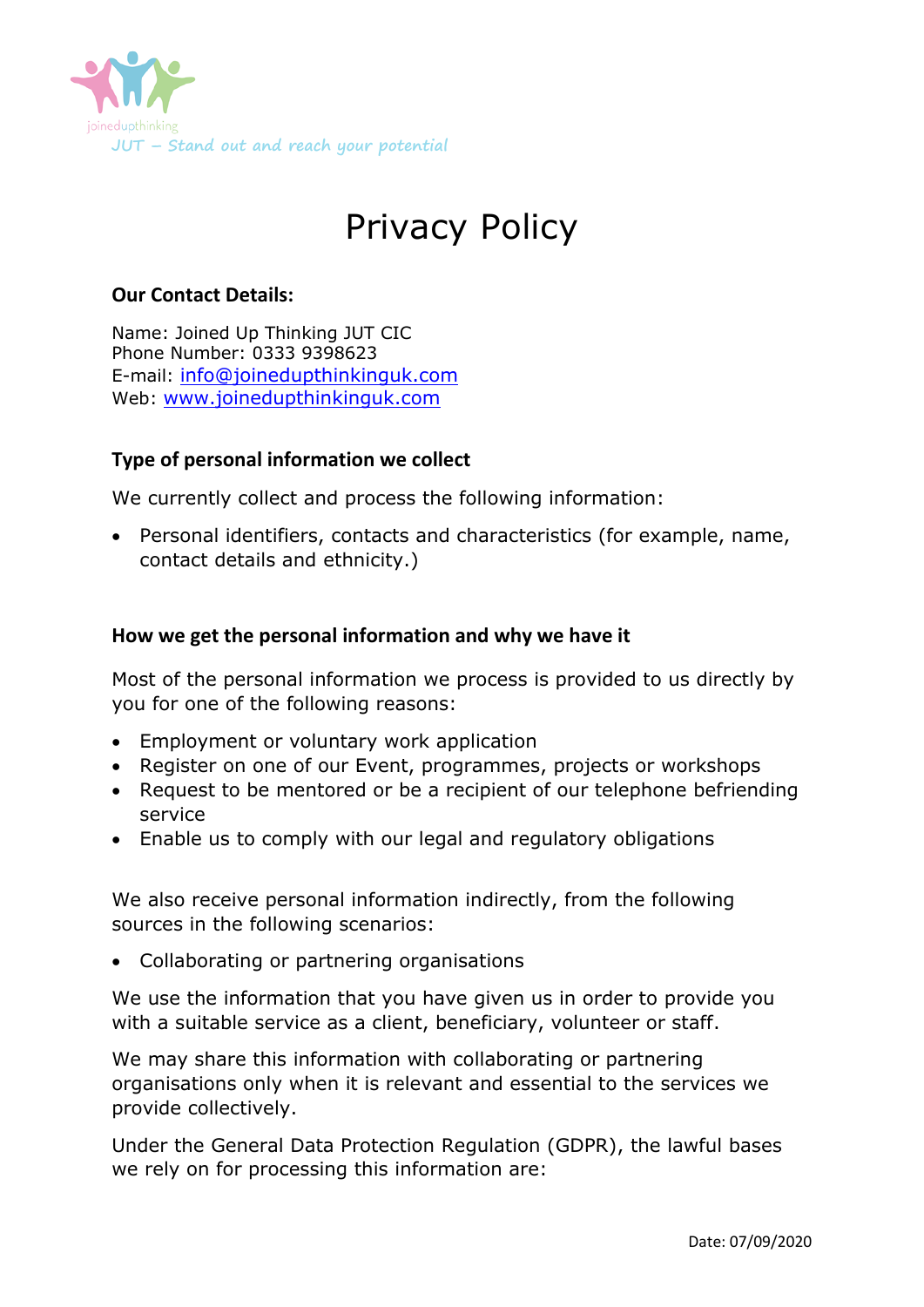

(a) Your consent. You are able to remove your consent at any time. You can do this by contacting our administrator at **[info@joinedupthinkinguk.com](mailto:info@joinedupthinkinguk.com)** or 03339398623.

- (b) We have a contractual obligation.
- (c) We have a legitimate interest.

#### **How we store your personal information**

Your information is securely stored on a secure cloud based system, which is in compliance with the GDPR and kept a month following your enquiry or up to 6years depending on the nature of your communication with us. Most information we collect are stored electronically, therefore we will dispose your information by deleting all online records. Whereby information is collected by paper, we discard of all information by using a secure shredder and disposal service.

#### **Your data protection rights**

Under data protection law, you have rights including:

**Your right of access** - You have the right to ask us for copies of your personal information.

**Your right to rectification** - You have the right to ask us to rectify personal information you think is inaccurate. You also have the right to ask us to complete information you think is incomplete.

**Your right to erasure** - You have the right to ask us to erase your personal information in certain circumstances.

**Your right to restriction of processing** - You have the right to ask us to restrict the processing of your personal information in certain circumstances.

**Your right to object to processing** - You have the the right to object to the processing of your personal information in certain circumstances.

**Your right to data portability** - You have the right to ask that we transfer the personal information you gave us to another organisation, or to you, in certain circumstances.